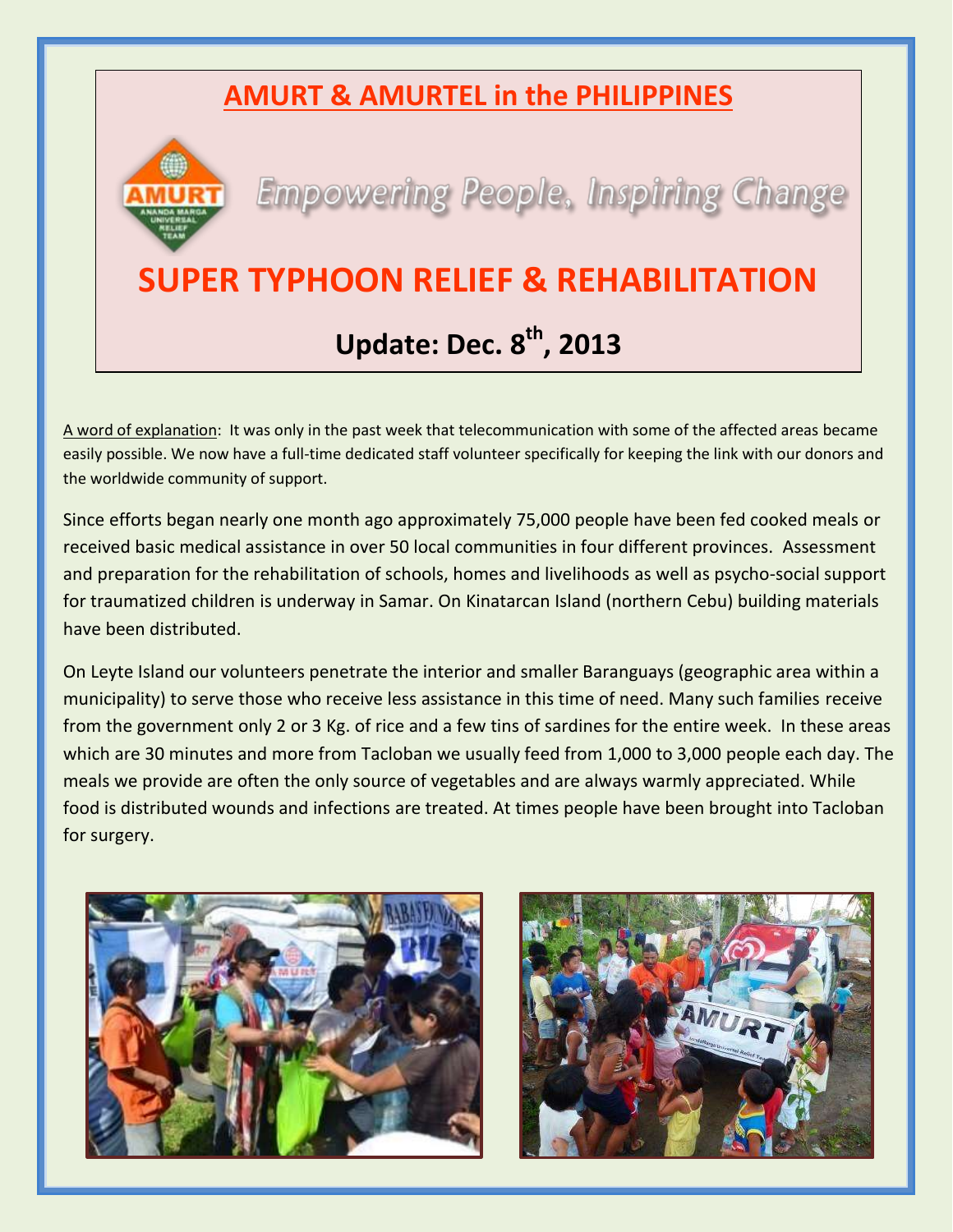In nearly every locality AMURT works hand in hand with local or international partners; in Tacloban (Leyte) with the Federation of Volunteers thru Radio Communications (FVRC) and the Massin Outdoors Organisation – a local group from Leyte itself. FVRC has coordinated most of the transport, logistical and security needs with exemplary ability.

On Kinatarcan Island AMURT collaborates with local NGOs Sea Knights, PAUSE and SNAF who have been inspired by Father Tito, a dear friend and progressive priest in Cebu. Building materials for the reconstruction of their homes have been distributed to a portion of the 2,000 affected families there.



Several thousands of people have also received food in the area north of Iloilo.

In Samar our close working relations with Kinder Not Hilfe (KNH) of Germany and the Baranguay Captains (local government) pave the way toward a significant improvement of life.

Samar is where the super storm first landed. Small coastal communities have been devastated – homes, schools and churches destroyed and coconut plantations leveled to the ground. The first phase of AMURT/EL's work here will be in Salcedo. Assessments are underway in most of the 32 Baranguays, 50% of budgets for reconstruction of KGs and homes have been calculated. The relocation of families who lived on the beaches to donated plots of land is underway. Dada Nirmalakrsnananda (Kurt Behringer) coordinates these efforts.

A program for the psycho-social care of traumatized children and families has begun with visits to schools and homes. Didi Ananda Shubra works closely with a child psychologist and team of 3 social workers.

Eight civil engineers, an accountant, the psychologist and social workers have been employed by AMURT from the local population.

Meetings and seminars have been held to help revive livelihoods. Seeds, tools and training are provided to catalyze new agricultural activity. It takes 8 to 10 years for the coconut plantations to produce and yield. Intercropping while the trees grow will provide food for both consumption and commercial sales. The municipal agricultural in-charge and an invited agricultural engineer conducted a seminar this past week.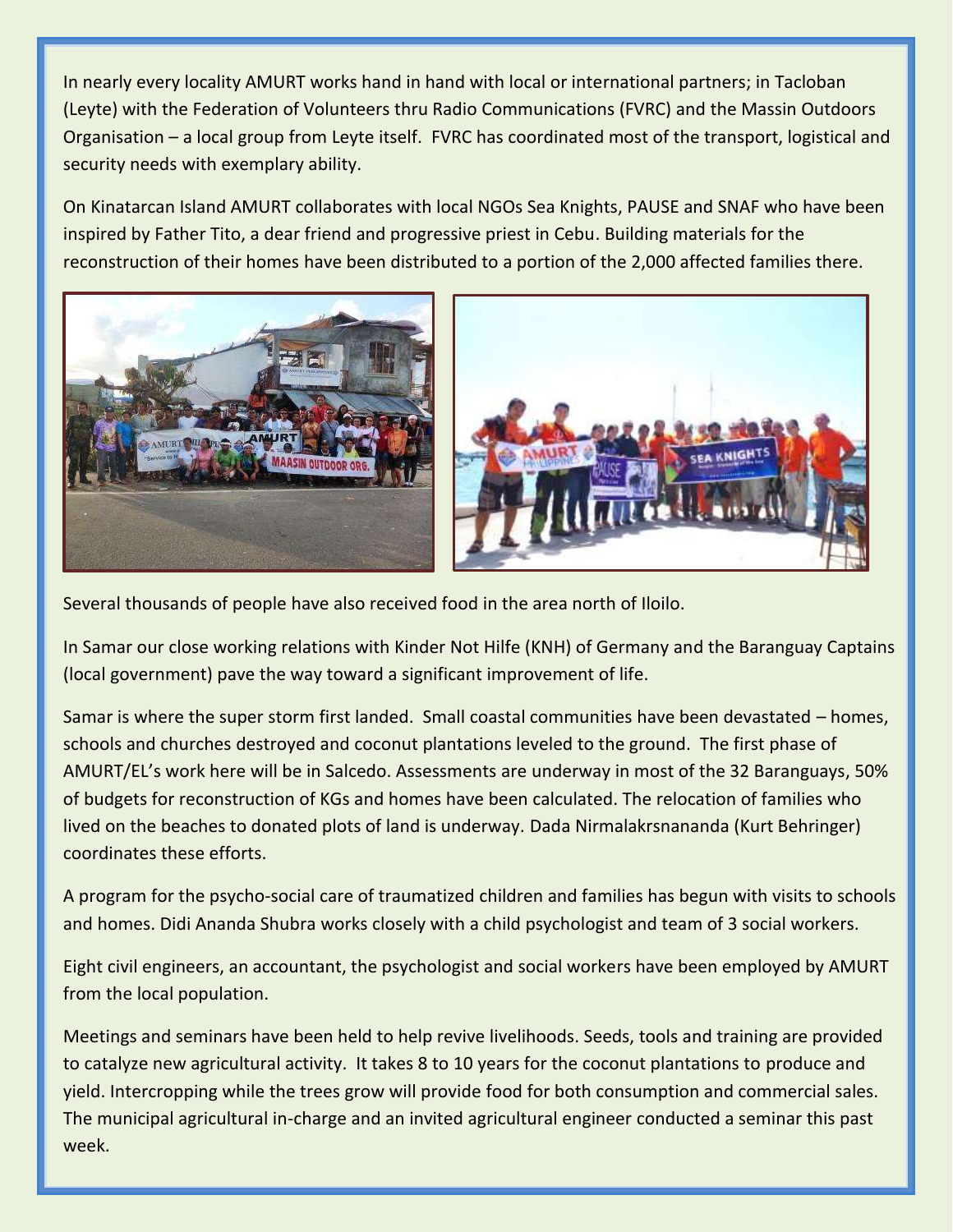KHN has pledged 1.8 million Euros (US\$ 2.43 million) for the  $1<sup>st</sup>$  phase of this work. The second phase will target Hernani, the municipality north of Salcedo.



Our work cannot be done without the generous contributions of our volunteers and donors. The level of devastation is difficult to comprehend, yet the smiles of both the victims and their benefactors reflect the noble spirit within each and every human being.





Additional future plans under discussion include continued distribution of food and medicines, a mobile medical facililty capable of minor surgery, construction of child friendly day care centres and opening of a Neo-Humanist kindergarten. For all these and on-going services your continued support is needed and deeply appreciated.